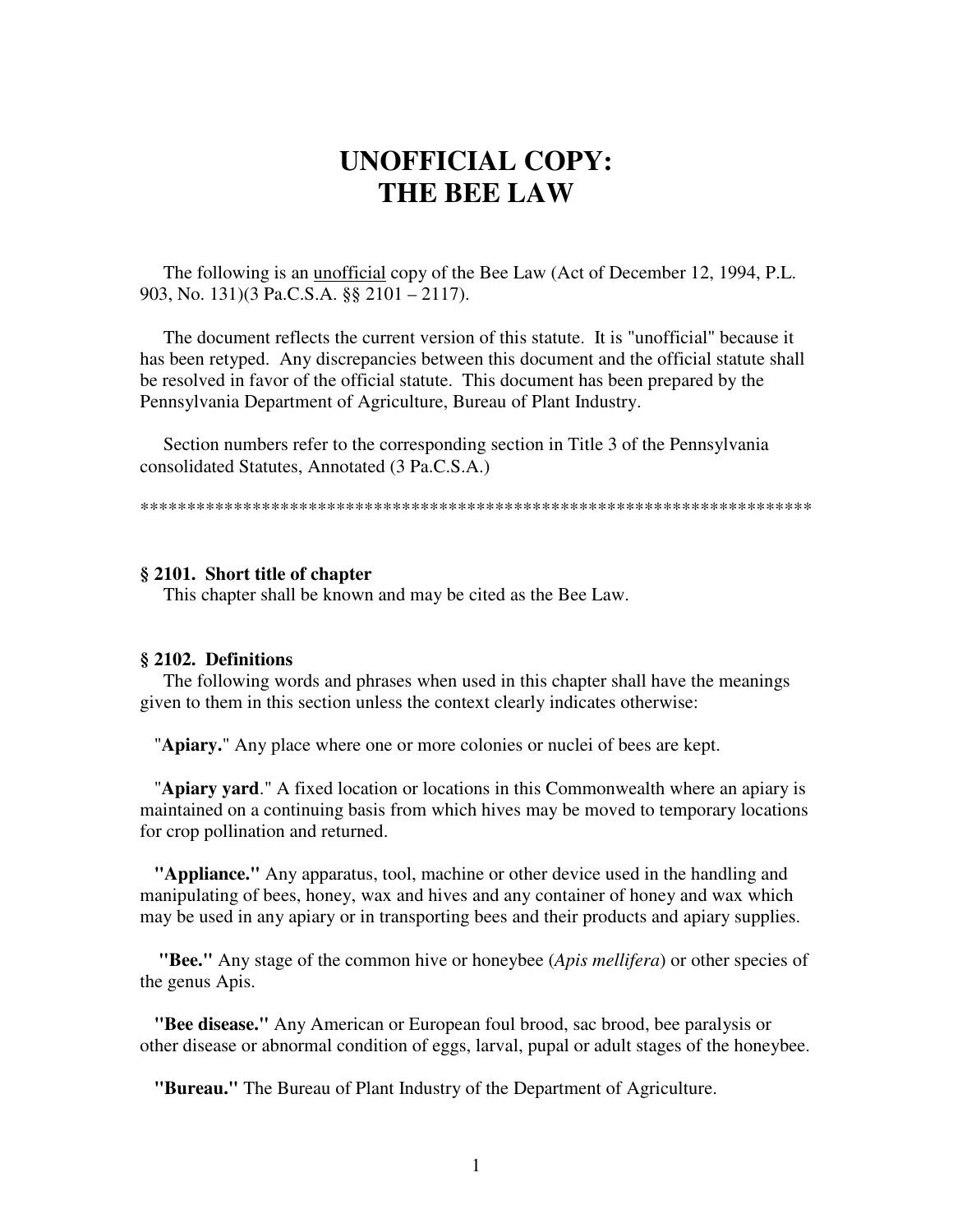**"Hive."** Any frame hive, box hive, box, barrel, log, gum, skep or other receptacle or container, natural or artificial, or any part thereof, which may be used or employed as a domicile for bees.

 **"Owner of an apiary**.**"** Includes all colonies owned by an individual and located in any permanent location or locations within this Commonwealth.

 **"Queen apiary**." Any apiary or premises in which queen bees are reared or kept for sale or gift.

 **"Violation."** A violation of this chapter or any order or regulation promulgated under this chapter.

# **§ 2103. Chief apiary inspector**

 The secretary shall appoint a chief **apiary** inspector to be in charge of all **apiary** inspections and shall appoint such additional **apiary** inspectors as may be necessary. The inspectors shall be attached to the bureau and shall be furnished with official badges or other insignia of authority. The secretary and the bureau are charged with the enforcement of the provisions of this chapter.

## **§ 2104. Quarantines**

 The department may establish, modify and maintain such quarantines as may be necessary to control the shipment into or within this Commonwealth of any bees, queen bees, hives or appliances capable of transmitting any bee disease for such periods and under such conditions as may be necessary in order to control and eradicate any bee disease or to prevent its introduction, spread or dissemination in this Commonwealth and for such purposes may make and promulgate such rules, regulations and orders relating thereto and to the general enforcement of the provisions of this chapter as may be necessary.

#### **§ 2105. Registration of apiaries**

 **(a) General rule**.-- The owner of an apiary located in this Commonwealth shall register the apiary with the department.

 **(b) Application**.-- The application for registration of an apiary shall be made on a form provided by the department and shall include all of the following:

> (1) (1) The name and complete mailing address of the owner of the apiary and the name and complete mailing address of the person primarily responsible for maintaining and caring for the apiary if different from the owner.

(2) The exact location or locations of each apiary.

(3) The number of colonies contained in the apiary.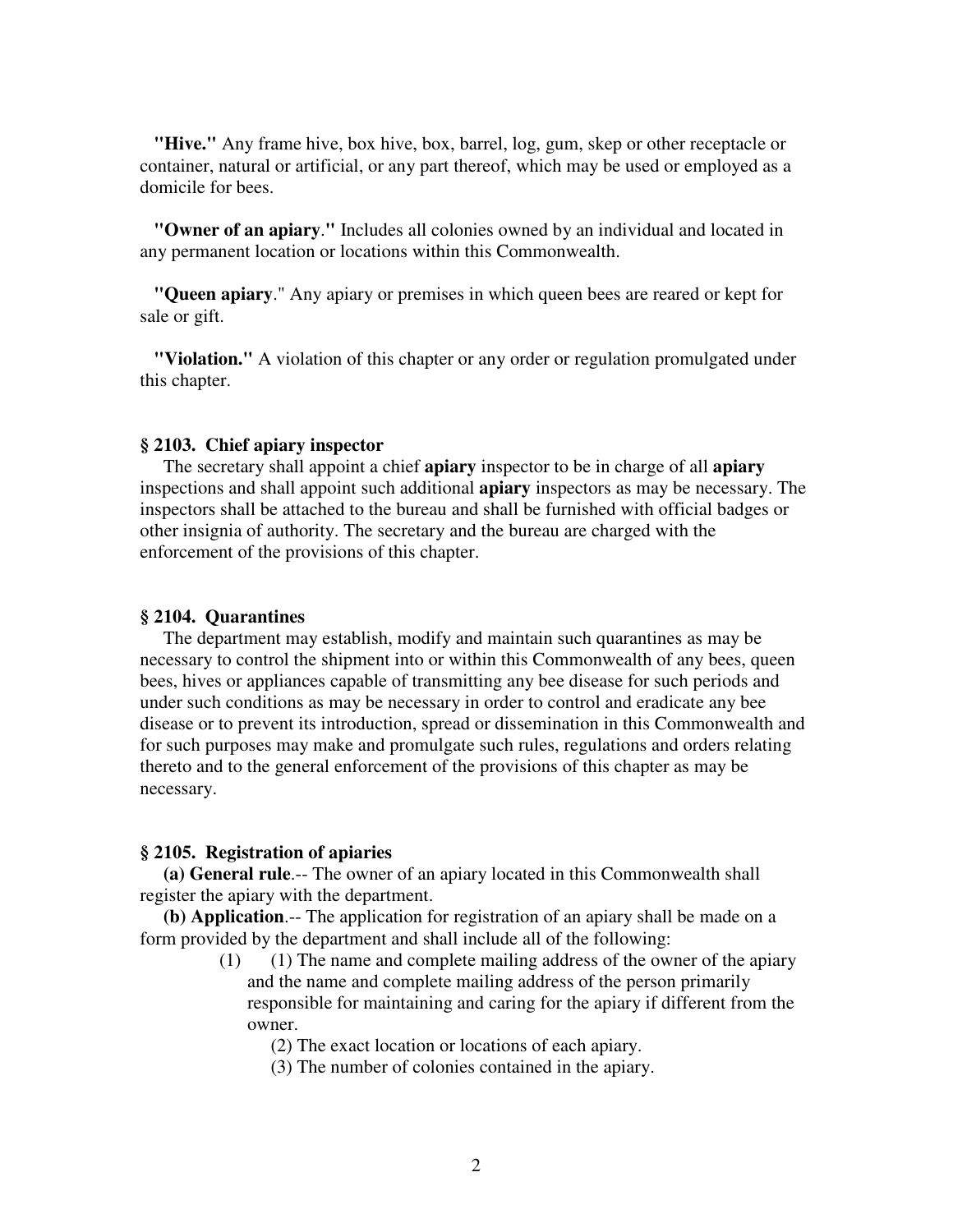(4) Such other information as the department may require.

 **(c) Fee.**-- The apiary registration fee shall be \$ 10 for each applicant. No fee shall be charged for temporary relocation of a hive or hives for crop pollination from an apiary yard properly registered as an apiary under this chapter.

 **(d) Registration term**.-- A registration under this section shall be valid for a period of not more than two calendar years and shall expire on December 31 of the year following the initial year of registration.

 **(e) Relocation**.-- The department may by regulation require apiary owners to report the relocation of an apiary from its original location as reported at the time of registration to another location in this Commonwealth. The owner of an apiary yard which is properly registered as an apiary under this chapter shall not be required to report the temporary relocation of a hive or hives for crop pollination as long as proper records of hive locations are maintained by the owner at a location available to the department for inspection

#### **§ 2106. Inspection**

 The department through the inspectors shall at least twice during each summer season, inspect all queen apiaries. If from the inspection it appears that any bee disease exists in the queen apiary, the apiary inspector making the inspection shall immediately notify in writing the owner or person in charge thereof, and thereafter it shall be unlawful for that person to ship, sell or give away any queen bees from the apiary until the disease has been destroyed and a certificate of that fact has been obtained from the chief inspector. If upon inspection it is found that no bee disease exists in the queen apiary, the chief inspector shall issue a certificate of that fact and a copy of the certificate shall be attached to each package or shipment of queen bees transported from the apiary. The certificate shall be valid for one year from the date of its issue unless revoked for cause.

#### **§ 2107. Diseases**

 **(a) General rule**.-- The department through the inspectors shall, as far as practicable, inspect all apiaries in this Commonwealth. If upon inspection it is found that any bee disease exists in the apiary, the inspector making the inspection shall immediately notify in writing the owner or person in charge of the apiary, stating the nature of the disease and whether the disease may or may not be successfully treated. If the disease may be successfully treated, the inspector shall specify and direct the necessary treatment, which shall be administered by the owner or person in charge within 14 days.

 **(b) Service of notices.--** The written notice required by section 2106 (relating to inspection) and this section may be served by handing a copy thereof to the owner or person in charge of the apiary or by leaving a copy thereof with an adult person residing upon the premises or by registered mail addressed to the owner or person in charge of the apiary at his last known or reputed address.

#### **§ 2108. Infected shipments**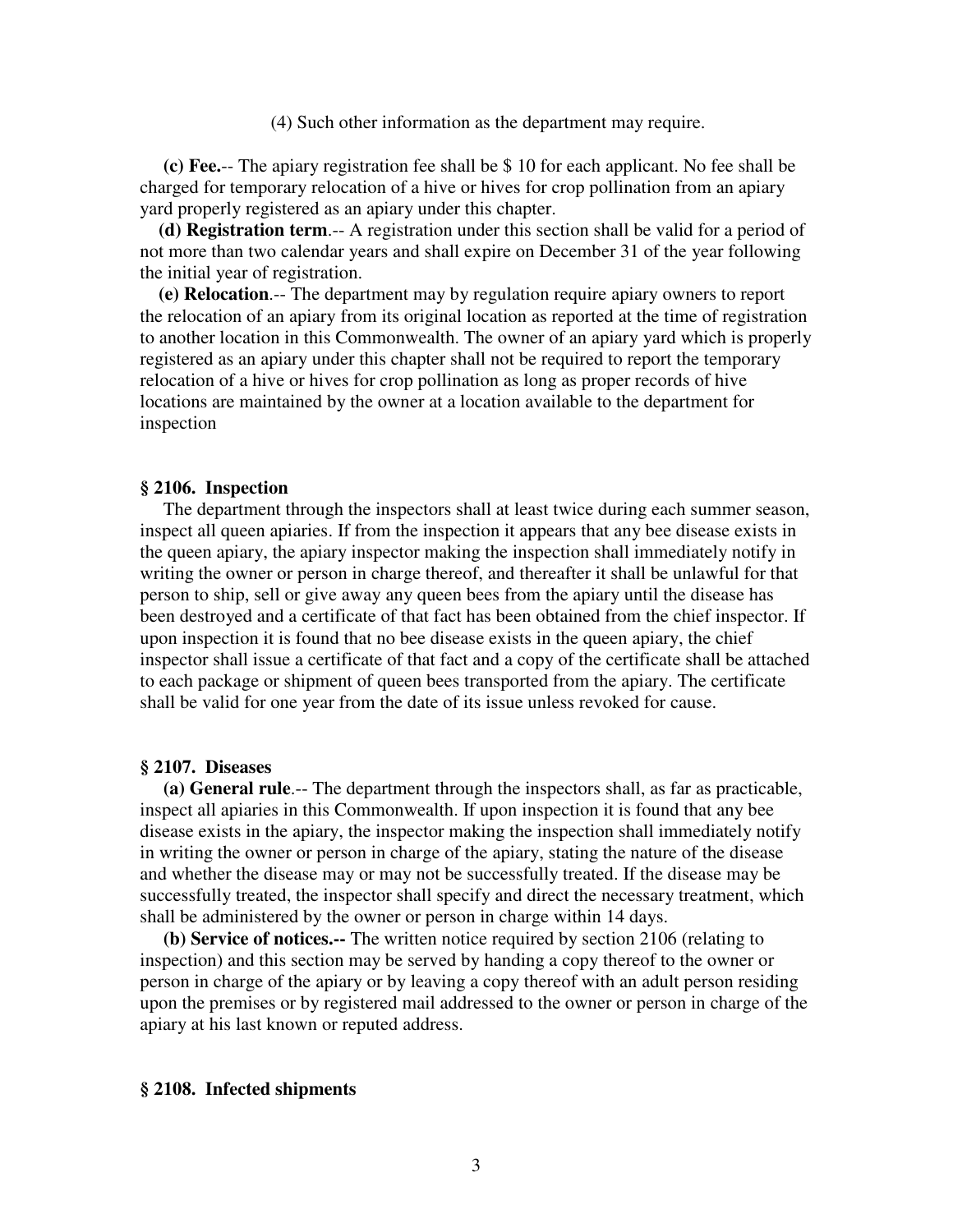Infected shipments, apiaries where the existing disease cannot be successfully treated and apiaries which are affected by disease amenable to treatment but which have not been treated within a period of 14 days after the owner thereof has received notice of the necessary treatment are hereby declared to be a public nuisance and a menace to the community, and the director of the bureau or his authorized agent may destroy by burning or otherwise, without any remuneration to the owner, any infected bees, hives, honey or appliances found therein.

## **§ 2109. Prohibitions**

 **(a) Infected colonies, hives or appliances.--** No person shall knowingly keep in his possession without proper treatment any colony of bees affected with any bee disease or expose any diseased colony or infected hive or appliance so that flying bees may have access to them.

 **(b) Infected bees.--** No person shall sell, barter or give away, accept, receive or transport any bees affected with any bee disease.

 **(c) Hives.--** No person shall keep or maintain honeybees in any hive other than a modern movable frame hive which permits thorough examination of every comb to determine the presence of bee disease. All other types of hives or receptacles for bees which are in use are hereby declared to be a public nuisance and a menace to the community, and the secretary, the chief apiary inspector or any apiary inspector may seize and destroy the hive or receptacle without remuneration to the owner.

#### **§ 2110. Free access**

 The department, the chief apiary inspector and any apiary inspector shall have free access, ingress and egress to and from any apiary**,** premises, building or other place, public or private, in which bees, queen bees, wax, honey, hives or appliances may be kept or stored. No person shall deny to such duly authorized officer or agent access to any such place or hinder or resist the inspection of the premises.

#### **§ 2111. Transportation**

 No person shall transport bees, hives or appliances into this Commonwealth unless they are accompanied with a certificate of inspection signed by the chief apiary inspector or corresponding inspection official of the state or county from which the bees are being transported. The certificate shall certify that actual inspection of the bees was made within 30 days preceding the date of shipment and that the bees, hives and appliances contained in the shipment are free from bee diseases. It is the duty of any officer, agent, servant or employee of any person, firm or corporation engaged in transportation, who shall receive a shipment of bees consigned to a point in this Commonwealth and not having attached thereto a certificate as required, to immediately notify the department and to hold the shipment subject to its orders for a period of 15 days.

#### **§ 2112. Imported bees**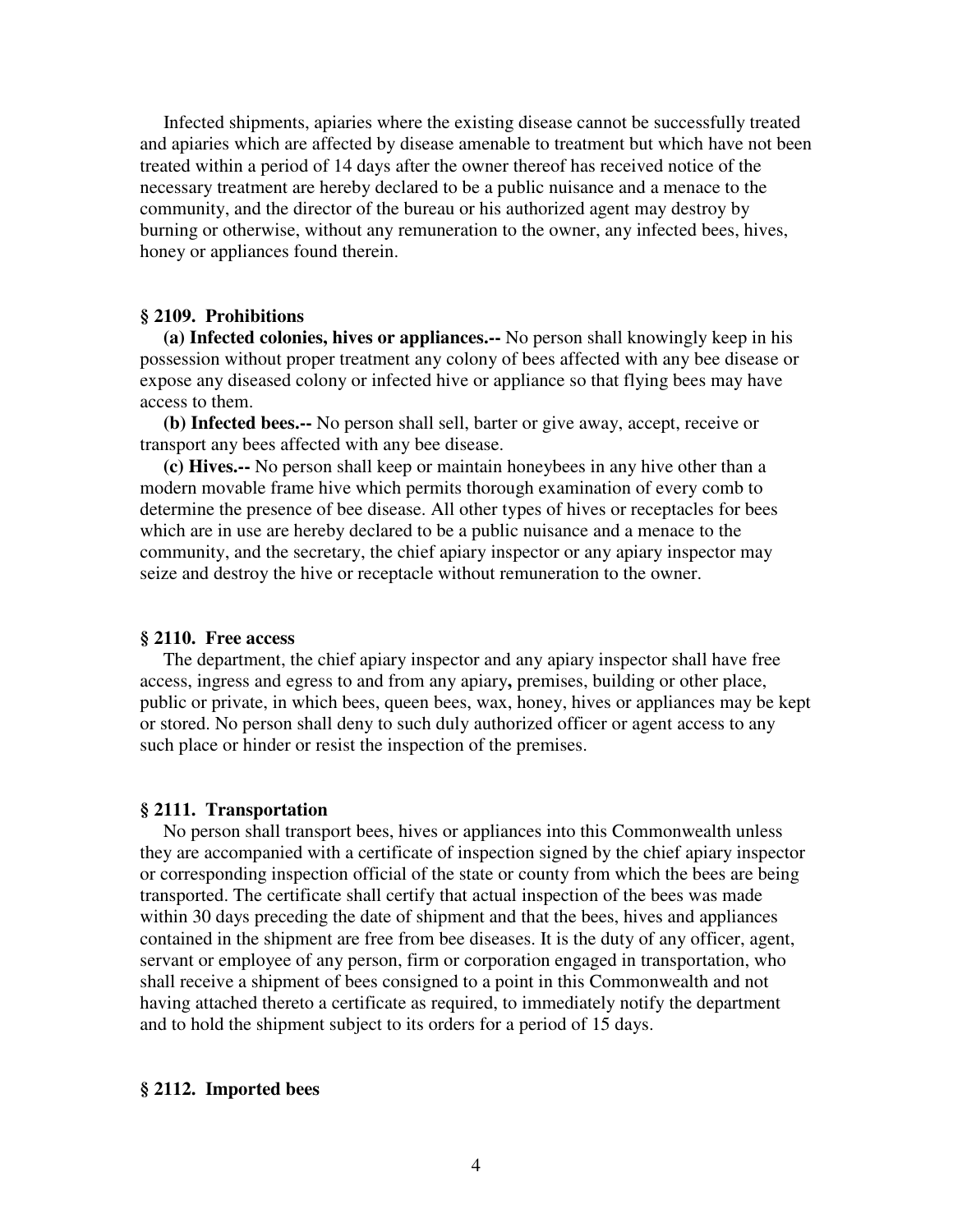No person shall import any living insects belonging to the genus Apis from any foreign country except Canada for any purpose without written permission from the department.

# **§ 2113. Penalties**

 **(a) First violation.--** A first violation of this chapter or any order or regulation promulgated under this chapter constitutes a summary offense punishable by a fine of not less than \$ 100.

 (**b) Second violation.--** A second violation of this chapter or any order or regulation promulgated under this chapter constitutes a summary offense punishable by a fine of not less than \$ 300.

 (**c) Subsequent violations.--** A third and subsequent violation of this chapter or any order or regulation promulgated under this chapter constitutes a misdemeanor of the third degree punishable by a fine of not less than \$ 1,000.

#### **§ 2114. Civil penalties**

 **(a) Assessment.--** The department may assess a civil penalty of not more than \$ 1,000 upon a person for each violation.

 **(b) Contest.--** If a civil penalty is assessed against a person under subsection (a), the department shall notify the person by certified mail of the nature of the violation and the amount of the civil penalty and that the person may notify the department in writing within ten calendar days that he wishes to contest the civil penalty. If within ten calendar days from the receipt of that notification the person does not notify the department of his intent to contest the assessed penalty, the civil penalty shall become final.

 **(c) Hearing and appeal.--** If timely notification of the intent to contest the civil penalty is given, the person contesting the civil penalty shall be provided with a hearing in accordance with 2 Pa.C.S. Ch. 5 Subch. A (relating to practice and procedure of Commonwealth agencies). Appeals may be taken in accordance with 2 Pa.C.S. Ch. 7 Subch. A (relating to judicial review of Commonwealth agency action).

#### **§ 2115. Injunctions**

 The Attorney General at the request of the department may initiate in the Commonwealth Court or the court of common pleas of the county in which the defendant resides or has a place of business an action in equity for an injunction to restrain any violation of this chapter or any order or regulation promulgated under this chapter. The Commonwealth shall not be required to furnish a bond or other security in connection with this proceeding.

#### **§ 2116. Concurrent remedies**

The penalties and remedies prescribed by this chapter are concurrent. The existence or exercise of any remedy shall not prevent the exercise of any other remedy under this chapter.